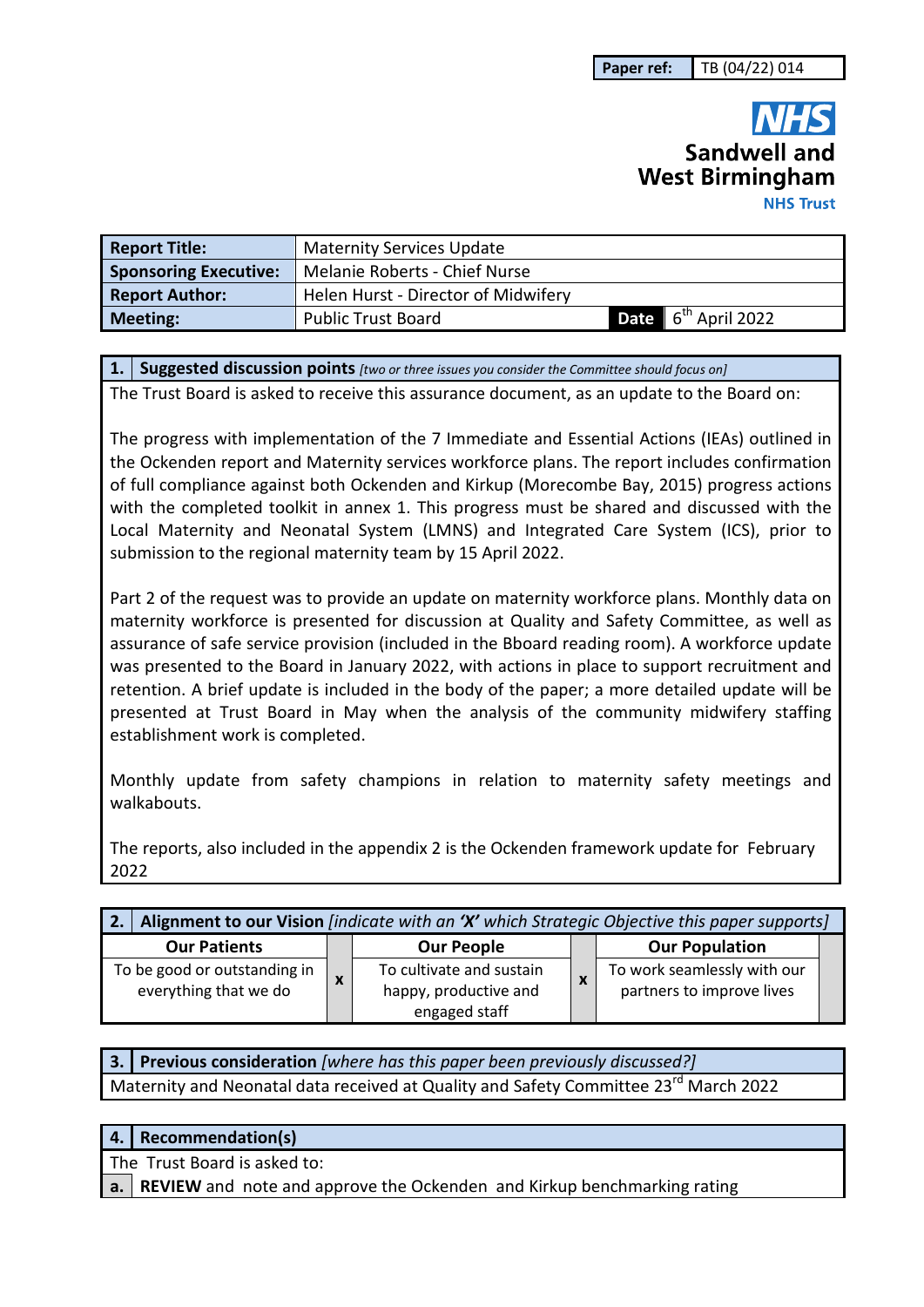**b. ACCEPT** and discuss the update on workforce plans

## **c. APPROVE** the oversight Framework

| 5. I | Impact [indicate with an 'X' which governance initiatives this matter relates to and where<br>shown elaborate] |              |                   |   |  |  |                                               |
|------|----------------------------------------------------------------------------------------------------------------|--------------|-------------------|---|--|--|-----------------------------------------------|
|      | <b>Trust Risk Register</b>                                                                                     | $\mathsf{x}$ |                   |   |  |  | Workforce risks 4480,3831,3576,4575,4326,2625 |
|      | <b>Board Assurance Framework</b>                                                                               |              |                   |   |  |  |                                               |
|      | <b>Equality Impact Assessment</b>                                                                              |              | Is this required? | Y |  |  | If 'Y' date completed<br><b>TBC</b>           |
|      | <b>Quality Impact Assessment</b>                                                                               |              | Is this required? |   |  |  | If 'Y' date completed<br><b>TBC</b>           |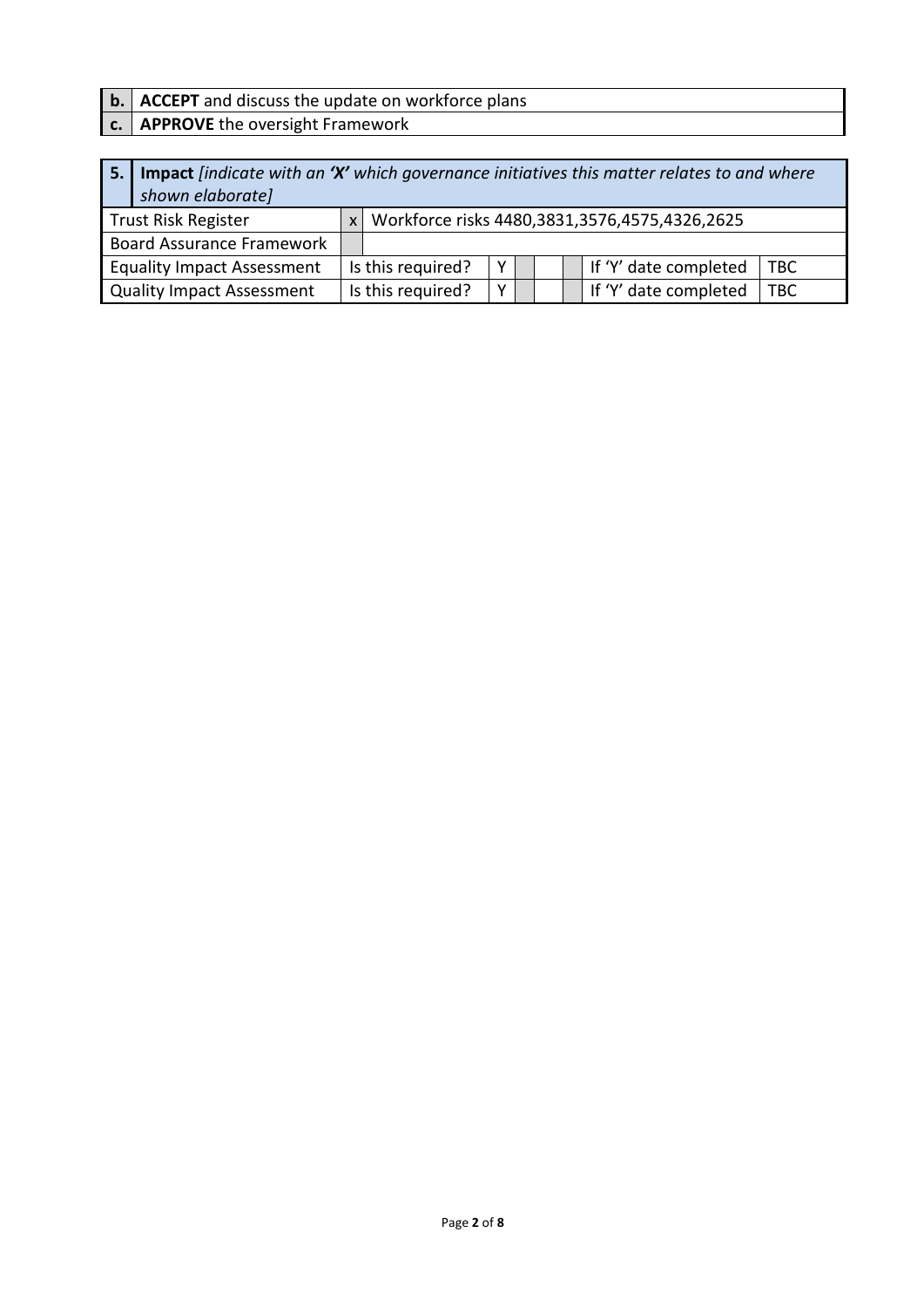#### **SANDWELL AND WEST BIRMINGHAM NHS TRUST**

# **Report to Trust Board: 6th April 2022**

#### **Maternity Services Update**

#### **1. Introduction**

1.1 Board level oversight for maternity and neonatal services is fundamental to quality improvement, to ensure transparency and safe delivery of services.

On 25th January 2022, the Trust received a follow-up letter from the Chief Operating Officer and Chief Nursing Officer for England entitled 'Ockenden review of maternity services – one year on' .The letter set out the requirement for Trust Boards and Local Maternity and Neonatal Systems (LMNS) to be appraised on progress against the implementation of the 7 Immediate and Essential Actions (IEAs) outlined in the Ockenden report and the refresh against compliance with the outcomes of the Kirkup report into the maternity service in Morecombe Bay in 2015. The second part of the letter required the Trust Board to be informed of maternity services workforce plans.

1.2 The oversight framework is included in Annex 2 to be approved by Trust Board.

#### **2. Ockenden and Kirkup Assurance Progress Update**

2.1 The Trust Board have previously been updated on the original submission with compliance at 92% against the 7 IEA's, and the work that has continued to support provision of the essential actions. The Board are asked to sign off on compliance against the self-assessment tool found in Annex 1 for Ockenden and Kirkup. Full compliance against all 41 actions of the Kirkup report is reported with associated evidence.

| <b>Immediate Essential</b>                  | Compliance |
|---------------------------------------------|------------|
| <b>Action</b>                               |            |
| <b>IEA1:Enhanced patient safety</b>         | 100%       |
| IEA2: Listening to women and their families | 100%       |
| IEA3: Staff training and working together   | 100%       |
| <b>IEA4:Managing complex pregnancy</b>      | 100%       |
| <b>IEA5: Risk assessment throughout</b>     | 100%       |
| pregnancy                                   |            |
| IEA6: Monitoring fetal wellbeing            | 100%       |
| <b>IEA7: Informed consent</b>               | 100%       |

#### **2.2 Table 1 Ockenden Compliance**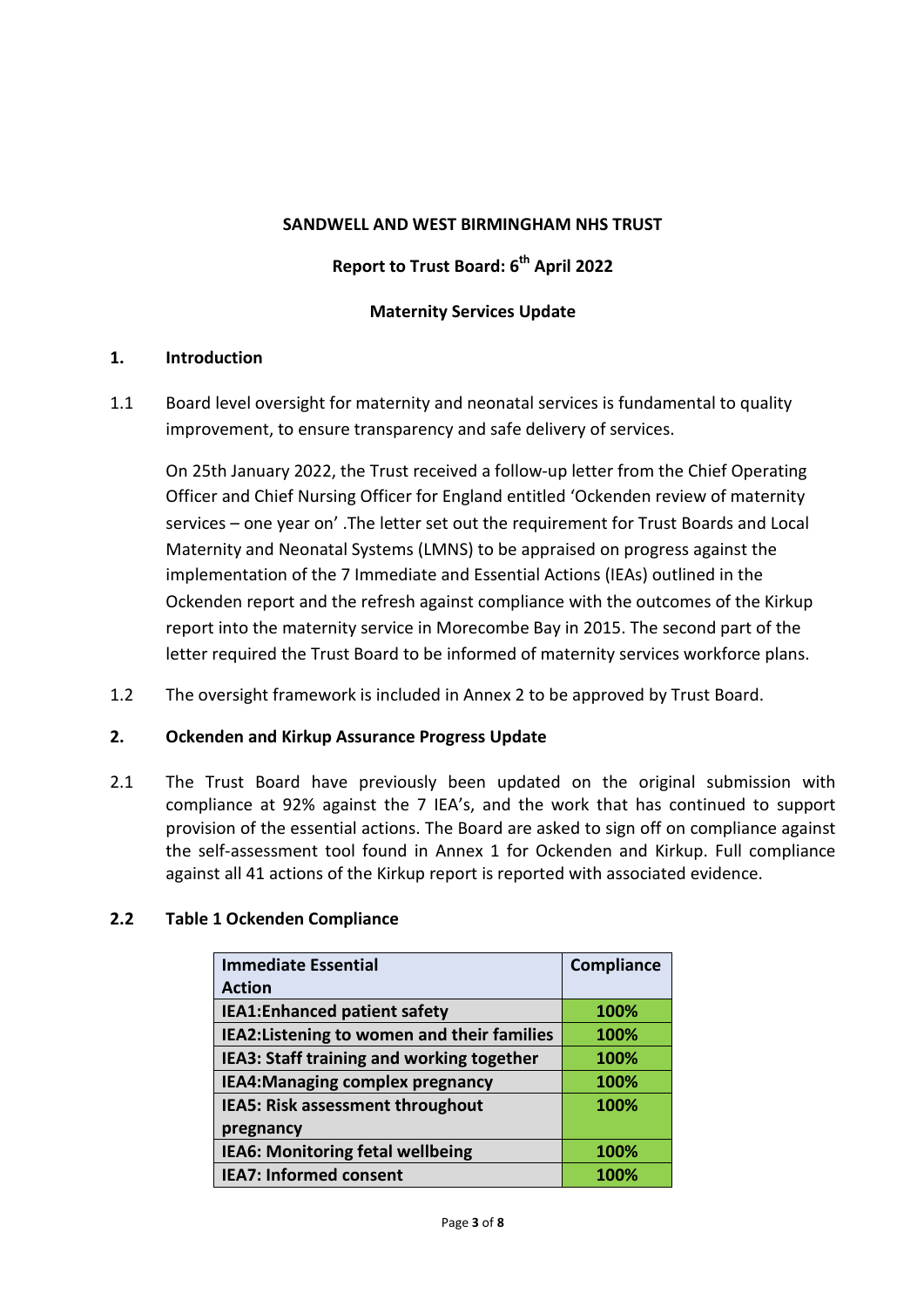**Workforce 100% 100%** 

2.3 The development and strengthening of the Governance Team (including Education), processes and transparent sharing of lessons learnt (internal and system wide) have been integral to achieving compliance. Additionally the appointment of both a lead obstetrician and midwife has fundamentally seen improvements with additional training and real time support for fetal monitoring, leading to a doubling in compliance within audits. Building close links with our local communities and maternity voices partnership has ensured nothing is done without our families' involvement, building stronger foundations and delivering safer care.

#### **3. Workforce Plans Update**

3.1 An update on workforce was brought to Trust Board in January 2022. This includes plans for both recruitment and retention. Workforce data is included within the paper to Quality and Safety Committee on a monthly basis. The Ockenden workforce requirements are in place to support safe service provision, such as a fetal monitoring lead midwife, this post is currently funded until September by LMNS funds, a funding source will be required for this vital role and lead obstetrician. Provisions of 7 day per week consultant ward rounds. Funding has been added to the establishment in line with the award from National Health Service England (NHSE) to support closing the gaps in workforce planning and posts are currently out to recruitment.

#### **4. Midwifery and Nursing**

- 4.1 The bespoke community midwifery workforce review, that will provide workforce requirements based upon bookings for care and not births, now has data collection complete and analysis has commenced. The findings will be reported back to Trust Board in May.
- 4.2 Neonates currently have an over recruitment at band 5 staffing to support the development of their own qualified in service (QIS) nurses as there is a national shortage. This pipeline currently has 9 nurses training, 2 to qualify in May 2022, providing good succession planning and resolution against the 7.89 vacancy currently against QIS.

#### **5. Medical Workforce**

- 5.1 Obstetric staffing continues to be supported with no gaps in Consultant tier. Junior rotas remain compliant with European working time directive with an average of 1:7-8 for on call night or weekend shifts. There are 2 vacancies at Foundation Year/General Practice training level.
- 5.2 Neonatal staffing has a gap at tier 2 of 2.2 whole time equivalents, due to movement in the advance nurse practitioner line and maternity leave for a trainee. A long term locum support has been sort to cover this gap. Consultant cover includes 1 fixed term, which will be converted to a substantive advert to support long term stability.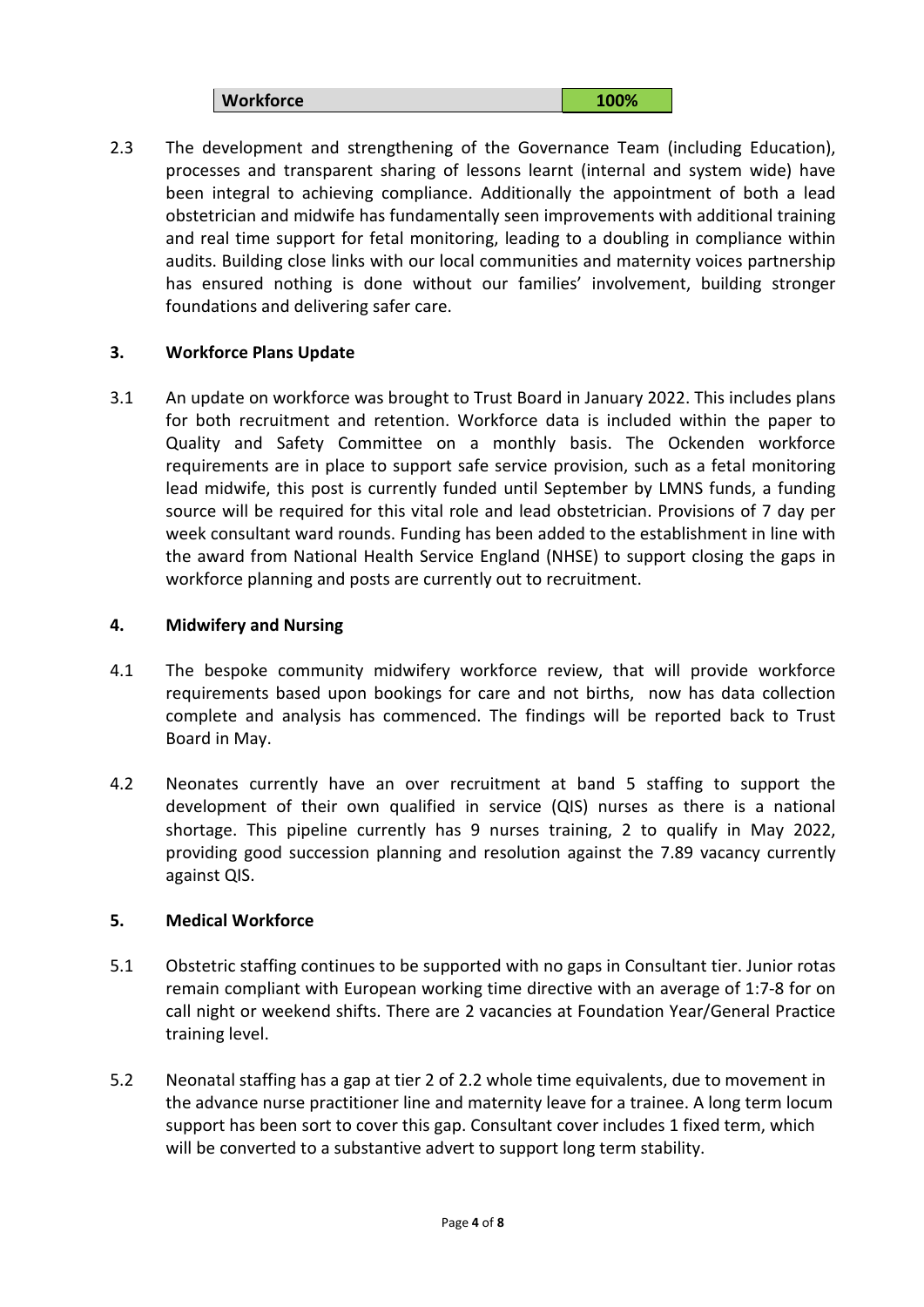#### **6. Safety Champion Update**

- 6.1 Our Non-Executive Director Safety Champion undertook an inaugural walkabout on the 3<sup>rd</sup> of March feedback was positive: "*Everyone I met was so enthusiastic and keen to tell me about all the good things that are going on that I came away feeling very enthused! Staff seem very happy to work in such a good unit and the compassion and kindness with which they spoke of their patients was truly heart-warming".*
- 6.2 The maternity safety meeting reflected on the SI process for cases not being undertaken by Healthcare Safety Investigation Board (HSIB) but needing an in-depth review to identify any learning and how this will stay within the trust wide rather than any separate process using external review – unless that expertise is needed. The fluid audit was reported with an action plan to presented in April. Data used in reporting C section rate within different systems to be reviewed to make sure there is consistency. The main concern was around neonatal staffing as reflected earlier in this report and the processes being undertaken to try and address the shortfall in medical and Advanced Care Practitioner (ACP) staffing that has happened recently.

#### **7. Summary**

7.3 Work continues to strengthen service provision and assure transparency in line with national, regional and local drivers, evident by the compliance with both the Ockenden and Kirkup actions. However there is no room for complacency and we continue to ensure we have a well-supported workforce to meet the needs of our service, as well a supporting system wide transformation.

#### **8. Recommendations**

#### **The Trust Board is asked to:**

- a) **REVIEW**, note and approve the Ockenden and Kirkup benchmarking rating
- b) **ACCEPT** and discuss the update on workforce plans
- c) **APPROVE** the oversight Framework

**Helen Hurst Director of Midwifery 25th March 2022**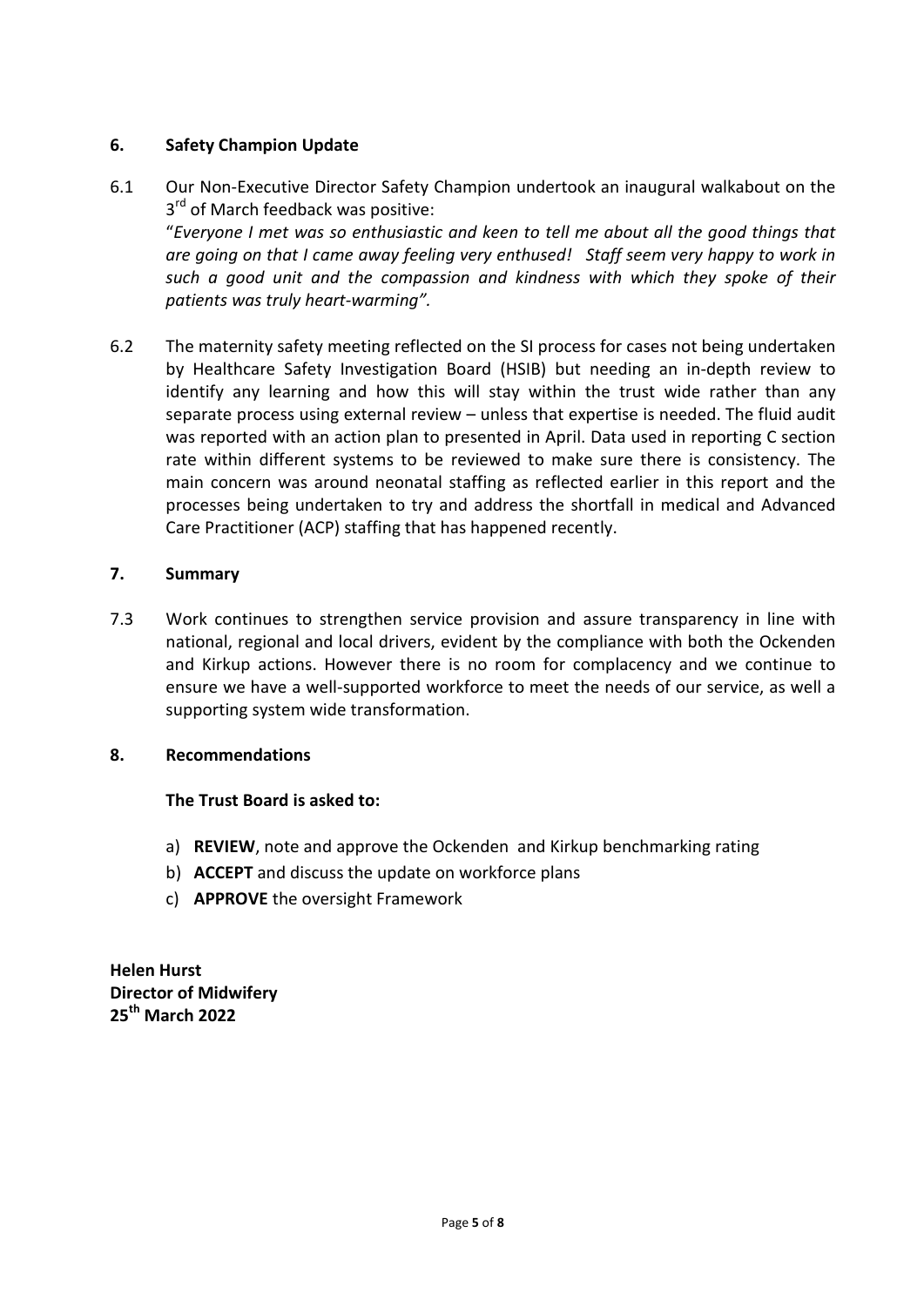#### **Annex 2**

# **Ockenden Framework Update for February 2022**

| <b>Data Measures</b>                                 | <b>Summary</b>                             | <b>Key Points</b>                                                  |  |
|------------------------------------------------------|--------------------------------------------|--------------------------------------------------------------------|--|
| Findings of review of all                            | All relevant cases have                    | Quarterly PMRT report provided                                     |  |
| perinatal deaths using the                           | reported<br>been<br>to                     | to Trust board, via Quality and                                    |  |
| real time data monitoring                            | MBRRACE.<br>Perinatal                      | Safety Committee.                                                  |  |
| tool                                                 | Mortality Review Tool                      | Monthly data detailed in paper to                                  |  |
|                                                      | (PMRT)<br>reviews,                         | Quality and Safety Committee and                                   |  |
|                                                      | <b>CNST</b><br>meeting                     | in Board reading room.                                             |  |
|                                                      | requirements.                              |                                                                    |  |
|                                                      | February data                              |                                                                    |  |
|                                                      | 0 still births                             |                                                                    |  |
|                                                      | 1 Neonatal death                           |                                                                    |  |
| Findings of review all cases                         | 1 case referred for                        | Cases included in the Quality and                                  |  |
| eligible for referral to Health                      | investigation. 5 cases                     | Safety Committee report and                                        |  |
| Services Investigation Branch                        | active within the                          | discussed at monthly Safety                                        |  |
| (HSIB)                                               | process.                                   | Champion meeting. Themes and                                       |  |
|                                                      |                                            | lessons learnt embedded across                                     |  |
|                                                      |                                            | the service and incorporated into                                  |  |
|                                                      |                                            | professional study days.                                           |  |
| The number of incidents                              | 1 case was escalated                       | Weekly multi-disciplinary incident                                 |  |
| logged graded as moderate                            | for moderate harm.                         | review/learning meeting in place                                   |  |
| or above and what action                             |                                            | within the service.                                                |  |
| being taken.                                         |                                            |                                                                    |  |
| Training compliance for all                          | Training against core                      | Professional training database                                     |  |
| staff groups in maternity,                           | competency framework                       | (core competency framework)                                        |  |
| related to the core                                  | remains above                              | monitored by education team.                                       |  |
| competency framework and                             | expected target of 90%.                    | CNST requirement of 90% MDT                                        |  |
| wider job essential training.                        |                                            | compliance on track                                                |  |
| Minimum safe staffing in                             | 100% compliance with                       | Birth rate plus assessment                                         |  |
| maternity services, to<br>include obstetric cover on | obstetric labour ward                      | currently entrain.                                                 |  |
|                                                      | cover.                                     | Community midwifery workforce<br>review, data collation completed, |  |
| the delivery suite, gaps in<br>rotas and minimum     | Midwifery safe staffing                    |                                                                    |  |
| midwifery staffing, planned                          | analysis included in<br>Quality and Safety | analysis entrain, report back to<br>Board in May.                  |  |
| vs actual prospectively                              | report, average fill rate                  | Member of National Pilot of                                        |  |
|                                                      | for inpatient (midwifery                   | Recruitment and Retention.                                         |  |
|                                                      | and NNU) 97%.                              |                                                                    |  |
|                                                      |                                            |                                                                    |  |
|                                                      |                                            |                                                                    |  |
| Service User Voice feedback                          | Feedback collated from                     | Themes from complaints are                                         |  |
|                                                      | FFT, complaints, PALS,                     | clinical treatment and attitudes                                   |  |
|                                                      | local surveys and                          | and behaviours. Several                                            |  |
|                                                      | <b>Maternity Voices</b>                    | compliments have also been                                         |  |
|                                                      | Partnership (MVP)                          | received. FFT response rates                                       |  |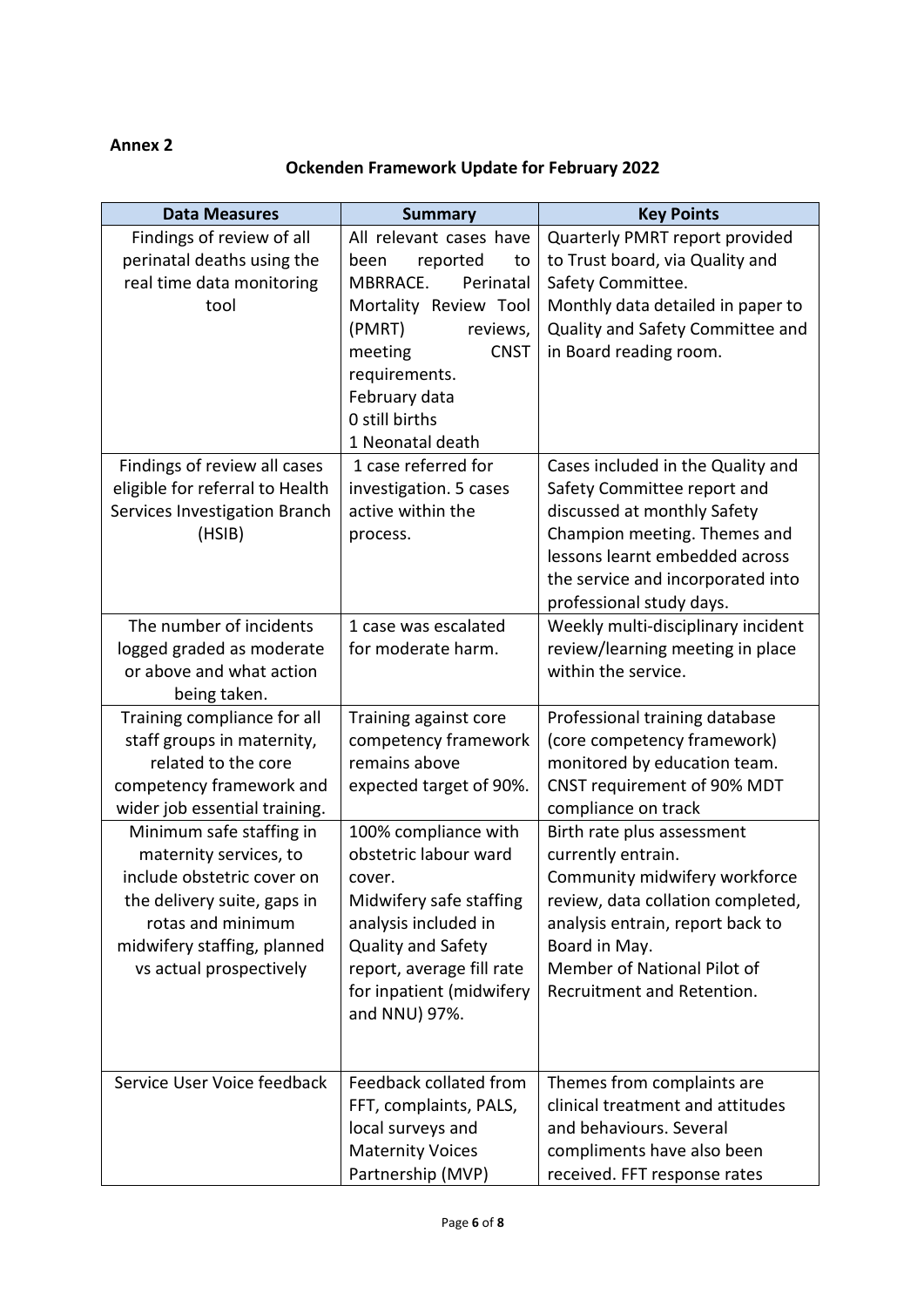|                                                                                                                                                                     |                                                                                                                                                                   | remain low, work to increase<br>ongoing. A wealth of feedback is<br>being captured by the EDI lead.<br>Actions arise out of feedback to<br>support a culture of "you said, we<br>did" evidence of which is in all<br>areas. Also captured in perfect<br>ward.                                                                                                                                                                                                                                                                                                                                          |
|---------------------------------------------------------------------------------------------------------------------------------------------------------------------|-------------------------------------------------------------------------------------------------------------------------------------------------------------------|--------------------------------------------------------------------------------------------------------------------------------------------------------------------------------------------------------------------------------------------------------------------------------------------------------------------------------------------------------------------------------------------------------------------------------------------------------------------------------------------------------------------------------------------------------------------------------------------------------|
| Staff feedback from frontline<br>champions and walk-abouts                                                                                                          | Walkabout feedback<br><b>Executive and Non-</b><br>Executive safety<br>champion                                                                                   | Included in report                                                                                                                                                                                                                                                                                                                                                                                                                                                                                                                                                                                     |
| HSIB/NHSR/CQC or other<br>organisation with a concern<br>or request for action made<br>directly with Trust                                                          | Nil received                                                                                                                                                      | Nil received                                                                                                                                                                                                                                                                                                                                                                                                                                                                                                                                                                                           |
| Coroner Reg 28 made<br>directly to Trust                                                                                                                            | None                                                                                                                                                              | None                                                                                                                                                                                                                                                                                                                                                                                                                                                                                                                                                                                                   |
| Progress in achievement of<br>CNST10                                                                                                                                | <b>CNST Compliance</b><br>Rag Rating<br>Outstanding<br>$\overline{0}$<br>In progress<br>8<br>$\overline{2}$<br>Complete<br>Currently on track to<br>achieve 10/10 | Progress against year 4 to be<br>noted,<br>updated<br>provided<br>to<br>Quality and Safety committee.<br>8/10 areas certain to complete,<br>focus required on 2 areas to<br>complete, which action plans are<br>in place for. Outcome of action<br>plan (monetary bid) tendered<br>following year 3, 8/10 submission<br>remains outstanding; this will<br>impact the achievement of 10/10<br>for year 4.<br>Current 3 month pause in place in<br>the<br><b>Omicron</b><br>view<br>of<br>surge,<br>scheduled to restart in April and<br>submission date set for October,<br>refreshed guidance awaited. |
| Proportion of midwives<br>responding with 'Agree or<br>Strongly Agree' on whether<br>they would recommend their<br>trust as a place to work or<br>receive treatment | Yearly survey                                                                                                                                                     |                                                                                                                                                                                                                                                                                                                                                                                                                                                                                                                                                                                                        |
| Proportion of specialty<br>trainees in Obstetrics &<br>Gynaecology responding<br>with 'excellent or good' on<br>how they would rate the                             | Yearly survey                                                                                                                                                     |                                                                                                                                                                                                                                                                                                                                                                                                                                                                                                                                                                                                        |